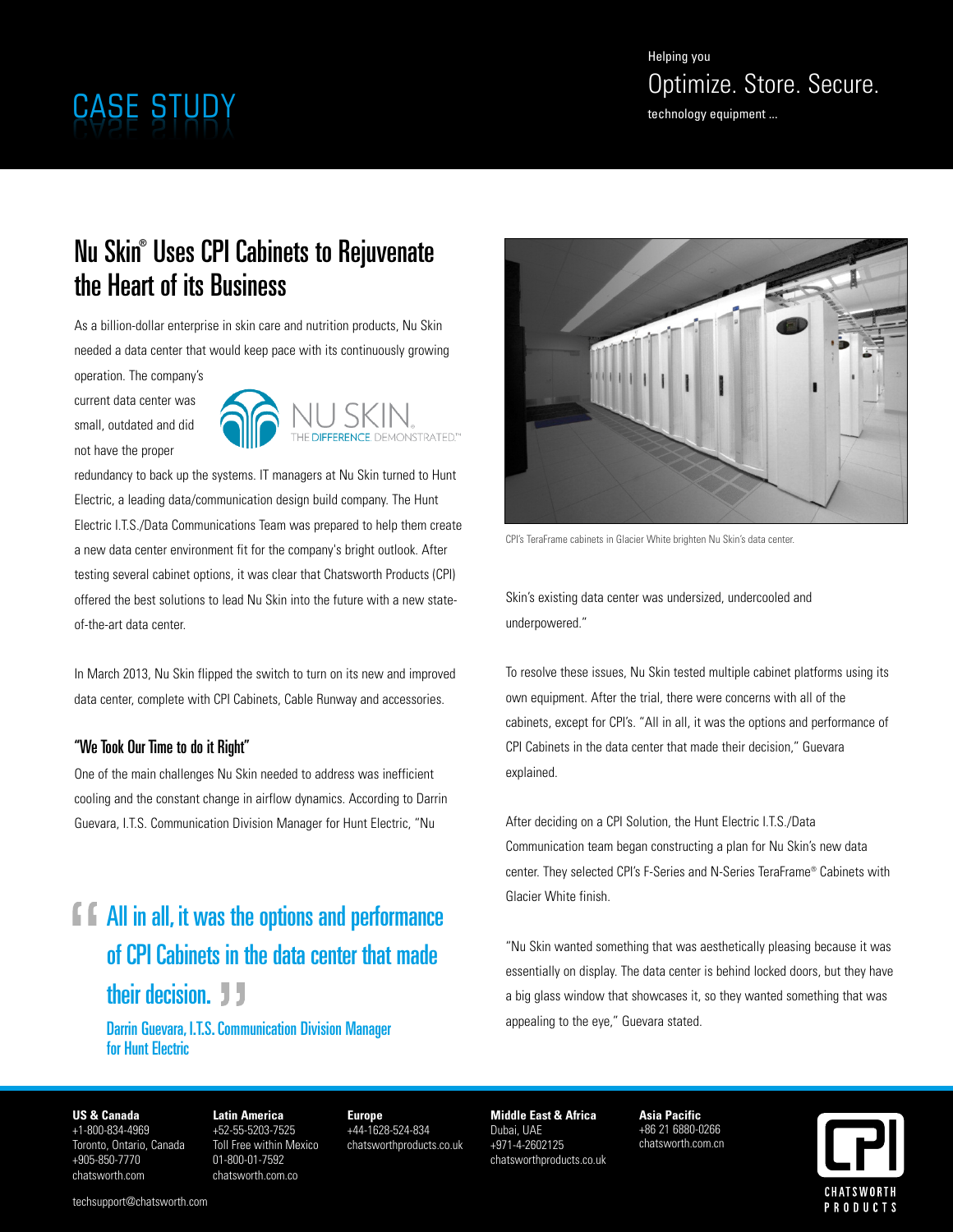

Hunt Electric's I.T.S./Data Communications Team works to layout CPI cabinets in Nu Skin's data center.

Additionally, they compared airflow abilities of CPI's N-Series and F-Series TeraFrame Cabinets, both of which feature CPI Passive Cooling® Solutions. The N-Series is optimized for side-breathing equipment, while the F-Series manages traditional front-to-back airflow.

The entire process was unique because the data center was completely laid out at a staging site, and cabinet rows were ordered complete. The data center cabinets were then built in Hunt Electric's prefabrication department.

"There was a lot involved in the design up front, so we took our time to do it right. It's the heart of the business," Guevara stated.

#### Customized Products Solve Customer Problems

A major contributor to the data center's inefficient airflow was the need to leave the cabinet doors open during server maintenance. To resolve this issue, the Hunt Electric I.T.S./Data Communications Team decided to use HotLok® grommets.

CPI then installed the Hotloks as part of a customized build. When the Hunt Electric I.T.S./Data Communication team received the order, the holes for the HotLoks were already punched in all of the doors at the height and location where they wanted them, saving time and money on installation. Now, the data center technicians at Nu Skin are able to patch in while the cabinet doors are still closed, thus not compromising the dynamics of the hot and cold aisles.

### $\Gamma$   $\Gamma$  CPI did a great job coming up with options.  $\Gamma$ Darrin Guevara, I.T.S.Communication Division Manager for Hunt Electric

"It solved the issue of them [Nu Skin] worrying about technicians going to a cabinet and having to open it to patch into the server," Guevara stated.

Additional challenges were solved by Guevara and his team during the redesign process.

For example, the angle of the fascia took several revisions. It was a big challenge because there was only 24 inches from the front of the cabinet to where it hit the Vertical Exhaust Duct. The data center design also required an 18-inch ladder rack system to support all of the cables. So depending on the angle of the fascia, it would push the ladder rack back and bump against the Vertical Exhaust Duct. Space was limited to only about 1/8 inch.

Nu Skin requested a custom fascia at the front of the cabinets to hide cabling located above the cabinets. CPI customized the fascia to achieve the right angle and create a system that worked within the space with all of the components needed.

The IT managers at Nu Skin also preferred that the screws on the front of the fascia not show, so Hunt Electric turned to CPI for more choices. CPI went back and forth with several design revisions. After four revisions the Hunt Electric I.T.S./Data Communications Team finally settled on a rivet option with a filler plate between the cabinets to conceal the rivets. "CPI did a great job coming up with options," stated Guevara.

Another part of the process that posed some complications was that Nu Skin had to have the data center delivered complete and running prior to the rest of the building being operational. The company kept permanent power, communication and utilities with all of the different service providers, while the rest of the building was still being constructed.

#### Productivity Increased and Downtime was Cut

After a year in design, overcoming several obstacles and investing a lot of time and hard work, Nu Skin's data center was complete.